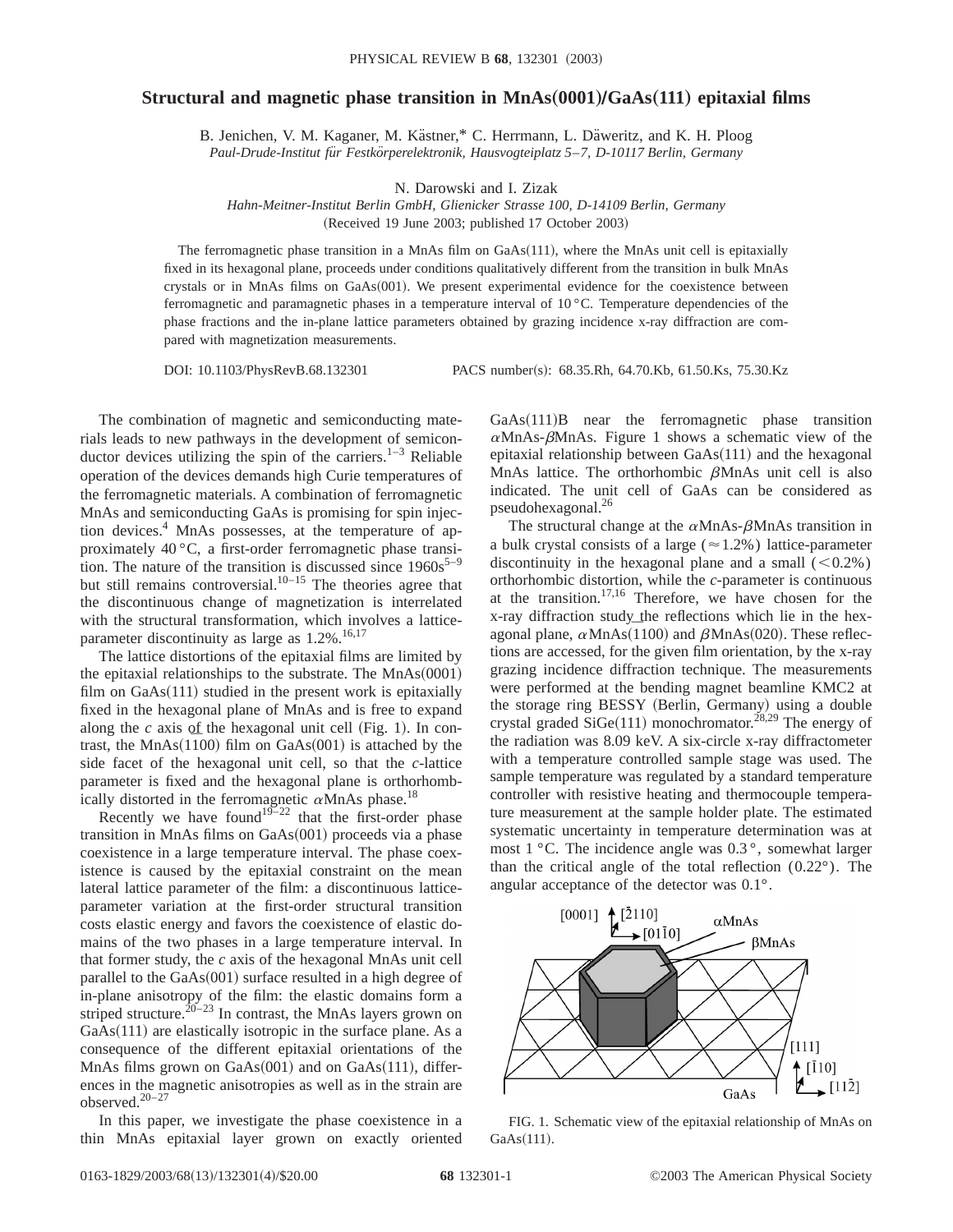

FIG. 2. Scanning electron micrograph of the surface of a 430 nm-thick MnAs film epitaxially grown on  $GaAs(111)B$ . A tendency to a threefold symmetry of the growth terraces and the depressions between them is visible. The rms surface roughness on the growth terraces measured by atomic force microscopy is near 10 nm.

The MnAs layers were grown by standard solid source molecular beam epitaxy  $(MBE)$ , as described elsewhere.<sup>26</sup> Commercially available  $GaAs(111)B$  epiready substrates without intentional miscut were used. The temperature was measured by a thermocouple near the plate of the sample holder. A 100-nm-thick GaAs buffer layer was grown first at 600 °C at a growth rate of 250 nm h<sup>-1</sup>. Then, a 2-nm-thick MnAs nucleation layer was grown at 225 °C at a growth rate of 20 nm h<sup>-1</sup> and an As<sub>4</sub>/Mn beam-equivalent pressure (BEP) ratio of 230. The main body of the MnAs layer was grown at 300 °C at a growth rate of 200 nm  $h^{-1}$  and an  $As<sub>4</sub>$ /Mn BEP ratio of 22. The thickness of the MnAs film is 430 nm as determined by cross-section scanning electron microscopy. Magnetization measurements were carried out using a superconducting quantum interference device magnetometer (Quantum Design Magnetic Property Measurement System) with calibrated temperature stage.

Figure 2 shows a scanning electron micrograph of the surface of MnAs film studied in the present work. The surface exhibits smooth areas and triangularly shaped depressions with a depth of about 100 nm. They originate from the surface morphology of the GaAs buffer, which invariably develops  $\{111\}$  facets during growth on the singular surface in the  $\sqrt{19} \times \sqrt{19}$  reconstruction regime.<sup>30</sup>

Figure 3 presents the temperature variations of the x-ray diffraction curves near the phase transition temperature. A single peak observed below the transition temperature is atsingle peak observed below the transition temperature is at-<br>tributed to the  $\alpha$ MnAs( $\overline{1}100$ ) reflection, and the one above the transition temperature to the  $\beta$ MnAs(020) reflection. The  $\beta$ MnAs(020) peak has a higher peak intensity and a The *pwinAs*(020) peak has a higher peak intensity and a larger integrated intensity than the  $\alpha$ MnAs(1100) reflection, which is slightly broadened. Near the transition temperature, a continuous transformation from one peak to the other is observed. The peaks are well fitted to sums of two Gaussians, each peak corresponding to one of the two phases. The full widths at half maxima of the Gaussians were fixed at the values obtained from the peaks measured far away from the transition temperature. The peak positions and the integrated



FIG. 3. Grazing incidence diffraction curves ( $\omega$ -2 $\theta$  scans) FIG. 5. Grazing includence dimaction curves ( $\omega$  20 scalis)<br>near the  $\alpha$ MnAs(1100) and the  $\beta$ MnAs(020) reflections measured at different temperatures using grazing incidence synchrotron x-ray diffraction. The circles are the results of the measurements and the lines are the results of the fits to a sum of two Gaussians. The sample temperature is given for each curve.

intensities were fitted. The phase fractions were assumed to be proportional to the integrated intensities scaled by the ones measured in the single phase regions well above and well below the transition temperature.

The temperature dependence of the fraction of the  $\alpha$ MnAs phase, calculated from the fits shown in Fig. 3, is presented in Fig.  $4(a)$ . Heating and cooling are marked by upward and downward triangles, respectively. The phase coexistence is observed from  $40^{\circ}$ C to  $50^{\circ}$ C. No temperature hysteresis is seen. The phase coexistence found in the present study for  $MnAs(0001)/GaAs(111)$  films occurs at higher temperatures and in a narrower temperature range as compared to the phase coexistence in  $MnAs(1100)/GaAs(001)$ films studied in Refs. 19–23, where the phase coexistence with a temperature hysteresis is found in a temperature range  $20-40$  °C.

Figure  $4(b)$  presents the lattice spacings of both MnAs phases obtained from the peak positions in Fig. 3 and the mean in-plane spacing obtained from the lattice spacings and fractions of the two phases at a given temperature. The mean lattice spacing is expected to be constant in a uniform film. Its variation by plastic deformation is unprobable because of low temperature and reversible variation of the spacings in heating and cooling cycles. However, we find that the mean spacing decreases by approximately 0.24% on heating from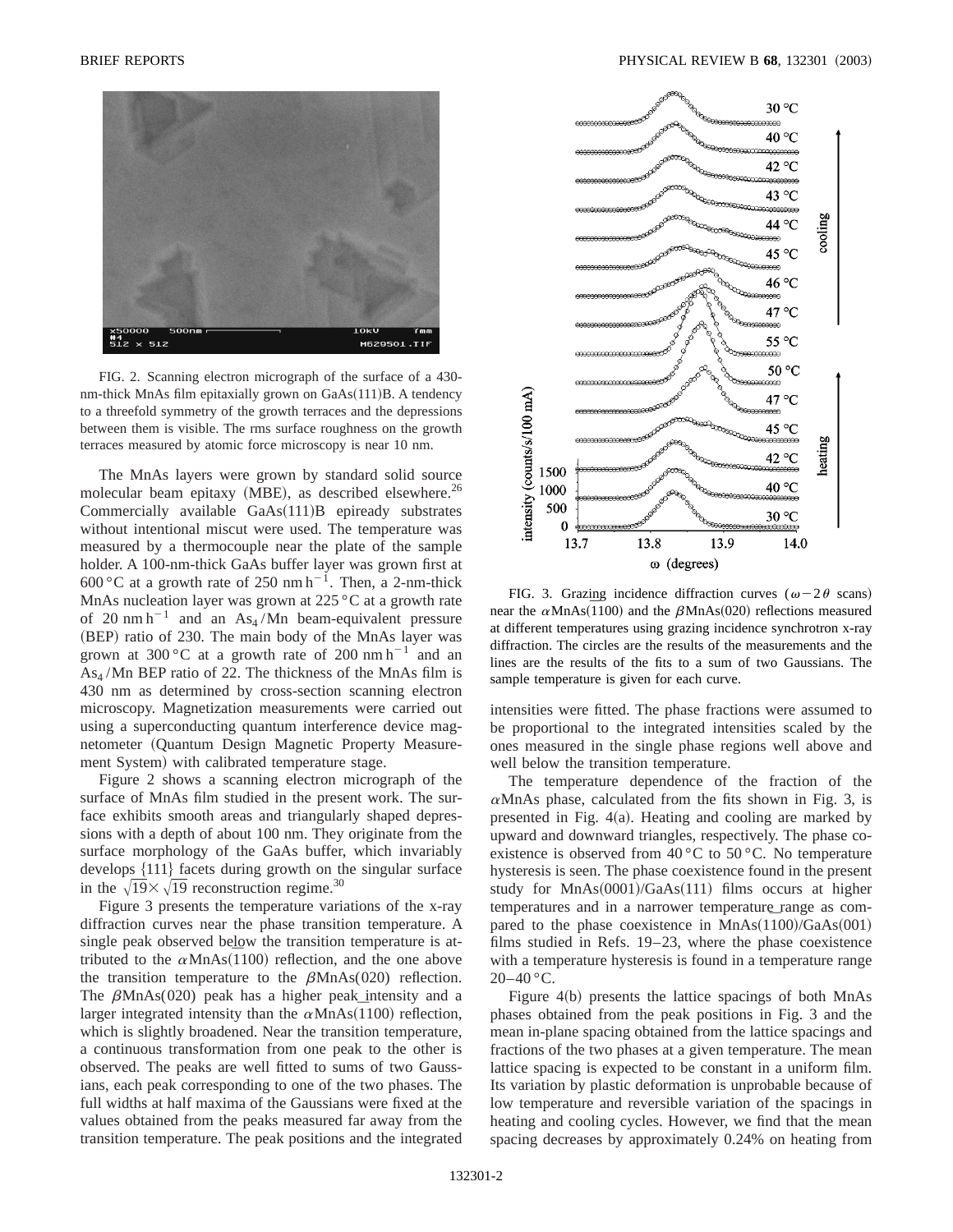

FIG. 4. (a) Temperature dependence of the  $\alpha$ MnAs phase fraction near the first-order ferromagnetic-paramagnetic phase transition. Heating and cooling are marked by upward and downward pointing triangles, respectively. (b) Temperature dependencies of the in-plane lattice spacings of the  $\alpha$ MnAs and  $\beta$ MnAs phases (empty triangles) and the mean in-plane lattice spacing (full diamonds). The lines are guides for the eye.

the  $\alpha$ MnAs to the  $\beta$ MnAs phase. This variation is small compared to the lattice spacing discontinuity in a bulk MnAs crystal at the phase transition<sup>17</sup> of 1.2% and can be explained by the elastic strain relaxation at the surface depressions.

Figure 5 compares the temperature dependencies of magnetization of MnAs films grown on  $GaAs(111)$  and  $GaAs(001)$ . The magnetization of the 430-nm-thick MnAs film on  $GaAs(111)B$  (right panel) is nearly isotropic in the plane parallel to the surface. In the absence of an external magnetic field, the magnetization upon heating the sample



FIG. 5. Temperature dependencies of the magnetization of the 430-nm-thick MnAs epitaxial layer on  $GaAs(111)B$  and a 180-nmthick MnAs epitaxial layer on  $GaAs(001)$ . Magnetization curves without external magnetic field (full symbols) and in an external magnetic field of 1000 Oe applied along the easy magnetization axis (open symbols) are presented. The rate of the temperature change was 0.5 °C/min.

vanishes at approximately  $50^{\circ}$ C, i.e., at the same temperature where the film completely proceeds into the  $\beta$ MnAs phase, Fig.  $4(a)$ . The external magnetic field of 1000 Oe shifts the point where the magnetization vanishes from 50 °C to 68 °C.

The temperature dependencies of the magnetization of the MnAs films grown on  $GaAs(001)$  (left panel in Fig. 5) and  $GaAs(111)$  (right panel) in the external field of 1000 Oe consist of two regions: a rapid increase of magnetization in the phase coexistence range and further smooth increase on cooling to  $T=0$  K. The rapid increase of magnetization is the result of the increase of the fraction of the ferromagnetic  $\alpha$ MnAs phase in the film, Fig. 4(a). For the MnAs film on  $GaAs(001)$ , the two temperature regions are clearly separated by a kink on the magnetization curve. The magnetization obtained when the whole film transforms into the  $\alpha$ MnAs phase is almost 80% of the maximal magnetization reached at  $T=0$  K. In contrast, the MnAs film on GaAs $(111)$  reaches just after the phase transition only 25% of the maximal magnetization.

These striking differences in the magnetization of differently oriented films are the result of different epitaxial constraints. In the case of  $MnAs(1100)/GaAs(001)$ , both the *a* axis and the *c* axis of MnAs lie in the interface plane. The phase-transformation strain leads to an orthorhombic distortion of the MnAs unit cell, which still has a freedom to expand normal to the film. However, the distortion does not reduce the magnetization compared to the bulk MnAs crystals.<sup>31</sup> In MnAs films grown on GaAs $(111)$ , the hexagonal plane of MnAs is parallel to the interface. The *a* lattice parameter is fixed by the epitaxy. The *c* axis is normal to the surface and the film is free to relax in this direction. From the magnetization change at the transition, which is three times larger for the MnAs film on  $GaAs(001)$  compared to the film on  $GaAs(111)$ , we conclude that the change of the unit cell spacing in the hexagonal plane is necessary to establish the ferromagnetic order.

For binary compounds crystallizing in zincblende and wurtzite structures it is well known that the relative stability of these two structures is closely connected to deviations of the  $c/a$  ratio from the ideal value of 1.633, that is, the deviation from the ideal  $AB_4$  tetrahedral coordination polyhedron with four equal bond lengths. $32,33$  Similarly, in compounds crystallizing in the hexagonal NiAs-type structure and the orthorhombic MnP-type structure, the structural transition is characterized by relatively small displacements of atoms.16,34 Different types of epitaxy, namely, the epitaxy of the hexagonal MnAs unit cell by a side facet on  $GaAs(001)$ or by the hexagonal plane to  $GaAs(111)$  change these displacements and considerably influence the magnetic phase transition.

There are further experimental evidences showing that the ferromagnetic phase transition in MnAs is governed by changing the distances between atoms. In  $MnAs/GaAs(001)$ films, a small amount of the film is in another orientation, with the  $c$  axis in the interface plane along  $GaAs[110]$  and the *a* axis normal to the interface  $(30^{\circ}$  rotated around  $[0001]$ with respect to the main orientation). For this additional ori